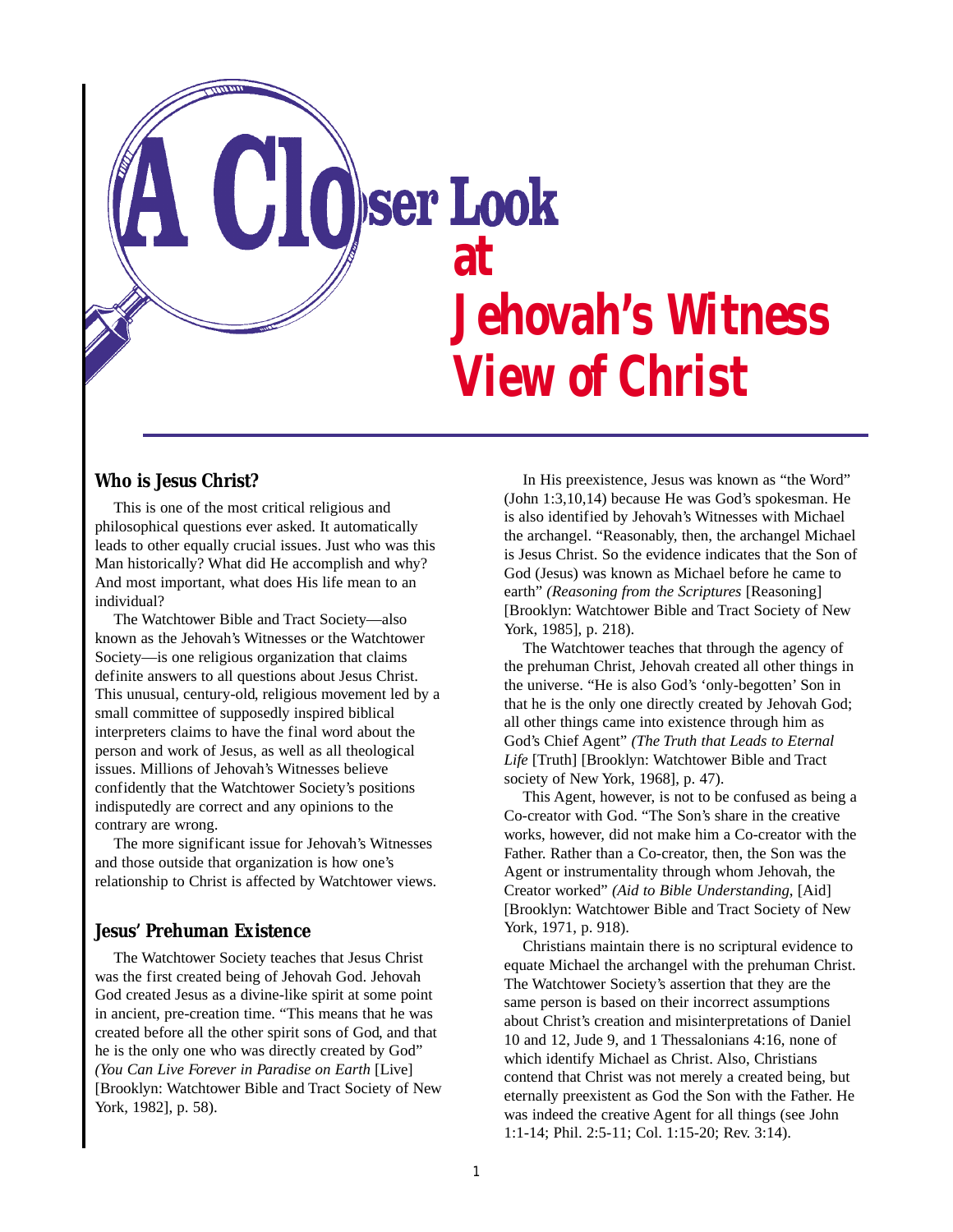## **Jesus' Divinity**

The Watchtower Society denies the deity and eternal preexistence of Jesus Christ. This contrasts sharply with historic Christian beliefs that Jesus was God the Son, the second member of the eternal Trinity.

The Watchtower Society's position is similar to the fourth century Arian heresy, universally rejected by Christian churches at the Council of Nicea in A.D. 325. The Watchtower Society has made a number of interpretative errors and translation changes to conform Scripture to their presuppositions. For example, the Watchtower Society's Bible, The New World Translation of the Holy Scriptures (NWT), translates John 1:1: "In [the] beginning the Word was, and the Word was with God, and the Word was a god."

The Watchtower Society asserts that since the Greek language has no indefinite articles (a or an), the article can be used where needed in translating; thus they insert "a" before god to emphasize the Word's (Christ's) inferiority to God. This biased rendering cannot be justified grammatically and has been rejected by every reputable Greek scholar.

The Watchtower Society also errs in its interpretation of Colossians 1:15-20. They interpret the word "firstborn" in verse 15 to mean "first-created." However, the firstborn (prototokos) principle in Hebrew culture refers to privilege and superiority, not to priority in time. Also, the Watchtower Society has presumptuously added to its translation of verses 16-20 by parenthetically inserting "other" in several places where no word appears in the Greek text. This unwarranted addition is made so the text will conform to the Watchtower Society's theological position on Christ.

"Because by means of him all [other] things were created in the heavens and upon the earth, the things visible and the things invisible, no matter whether they are thrones or lordships or governments or authorities. All [other] things have been created through him and for him. Also, he is before all [other] things and by means of him all [other] things were made to exist" (Col. 1:16-17, NWT).

Another example is the Watchtower Society's interpretation of Revelation 3:14 (NASB), "The Amen, the faithful and true Witness, the Beginning of the creation of God." The NWT renders the clause, "the beginning of the creation by God," which the Watchtower Society says is proof that Jesus was the first created being. This interpretation errs at two points. First, the word rendered "beginning" is the Greek arche, which can also be translated as "source" (New English Bible); "ruler" (New International Version), or "origin" (Good News Bible), thus confirming the orthodox view of Christ's divinity.

As A.T. Robertson comments on this phrase: "Not the first of creatures as the Arians held and Unitarians do now, but the originating source of creation through whom God works" (Archibald Thomas Robinson, Word Pictures in the New Testament, Grand Rapids: Baker Book House, 1933, p. 321).

The other problem with the Watchtower Society's interpretation of this verse concerns their translation of the clause tou Theou as "by God." The genitive grammatical usage requires "of God," which further suggests that Christ is the prime source or origin of God's creation, not its beginning in time.

Other Scriptures also are translated incorrectly or interpreted to fit the Jehovah's Witness' theology. John 8:58 (NASB), where Jesus says, "Truly, truly, I say to you, before Abraham was born, I am," is rendered in the NWT as "Before Abraham came into existence, I have been." John 14:28 (NASB), in which Jesus states, "The Father is greater than I," is interpreted in the NWT to prove Jesus' inferiority. Christian interpreters contend that the verse refers to the voluntary, temporary subordination of Jesus during His earthly life, not to His divine nature. Titus 2:13 is inaccurately translated in the NWT as "while we wait for the happy hope and glorious manifestation of the great God and of (the) Savior of us, Christ Jesus." The verse is rendered correctly by the New American Standard Bible as "looking for . . . our great God and Savior, Christ Jesus."

The Watchtower Society approaches its biblical translation and interpretation with a clear anti-trinitarian bias. The Jehovah's Witnesses are intent on denying the full divinity of Jesus Christ. This denial presents a radical deviation from historic Christian theology and thus places the Watchtower Society outside orthodox Christianity, establishing it as a cult.

#### **Jesus' Birth**

The Watchtower Society teaches that Michael the archangel disappeared from heaven and was conceived miraculously by (the Virgin) Mary. "Since actual conception took place, it appears that Jehovah God caused an ovum or egg cell in Mary's womb to become fertile, accomplishing this by the transferral of the life of his firstborn Son from the spirit realm to the earth" (Aid, p. 920).

"Marvelously, Jehovah transferred the life-force and the personality pattern of his first-born heavenly Son to the womb of Mary. God's own active force, his holy spirit, safeguarded the development of the child in Mary's womb so that what was born was a perfect human" (Reasoning, p. 255).

Christians concur with the Watchtower Society's belief in the miraculous, virgin birth (conception) of Jesus Christ. However, in addition to the unscriptural notions of Jesus' preexistence as Michael, a major disagreement by Christians relates to the Watchtower Society's depersonalization of the Holy Spirit. The Watchtower Society also contends that they have determined the exact dates for Jesus' birth, baptism, and death. "Jesus was evidently born in the month of Ethanium (September-October) of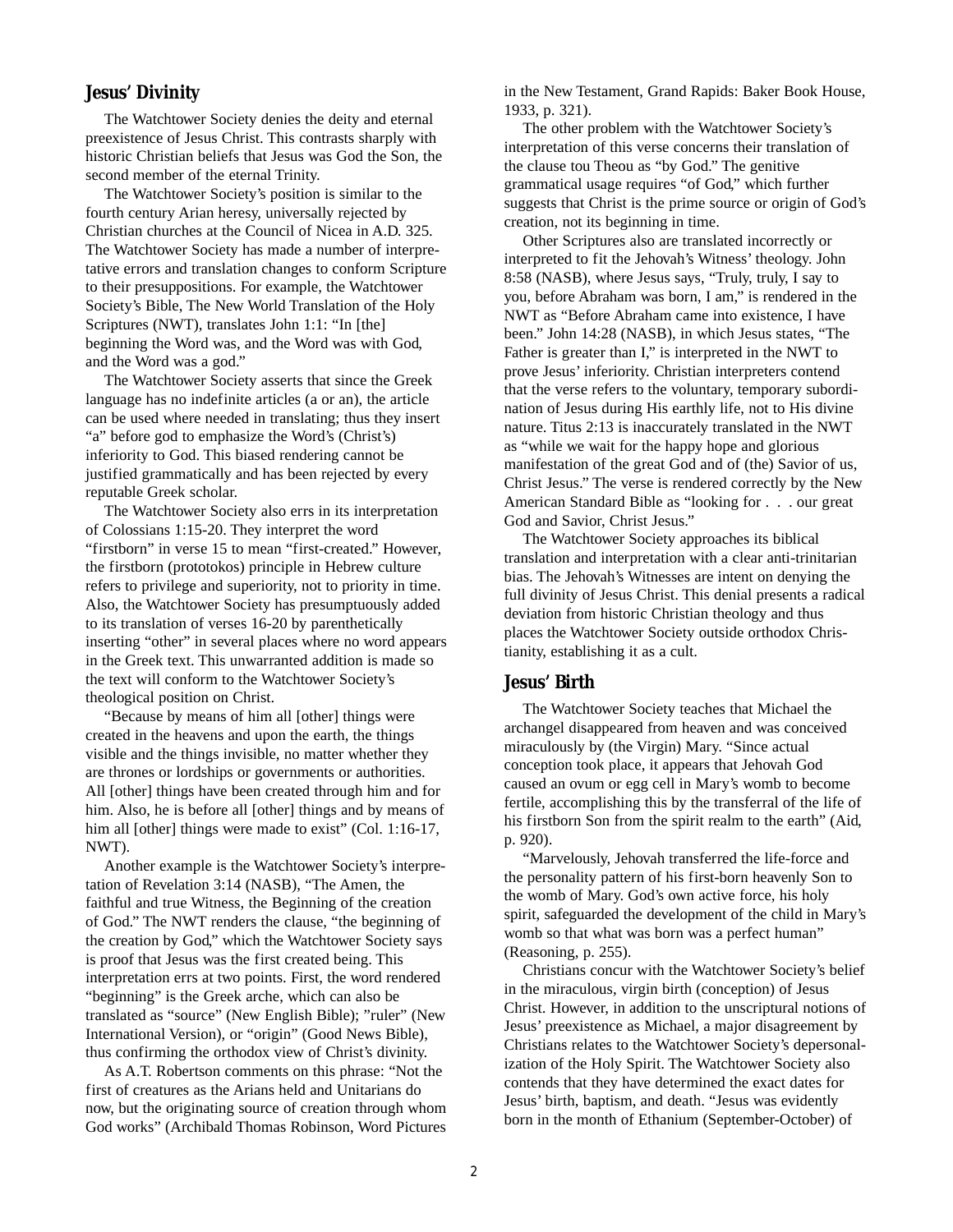the year 2 B.C.E. (Before the Common Era), was baptized about the same time of the year in 29 C.E. (Common Era), and died about 3 p.m. on Friday, the fourteenth day of the spring month of Nisan (March-April), 33 C.E." (Aid, p. 920).

Most Bible scholars dispute the above chronology for many reasons and agree that Jesus' birth date cannot be determined precisely. For instance, most scholars disagree with the date of 2 B.C. based on archaeological evidence that indicates King Herod I, who attempted to kill the infant Jesus, died in 4 B.C.

### **Jesus' Life and Death**

The Watchtower Society teaches that after His birth Jesus became a perfect man who came to earth to bear witness to the truth of Jehovah God and to defeat Satan. Jesus received His messiahship at age 30, on the day of His baptism. "By pouring out his holy spirit on Jesus, Jehovah was anointing him or appointing him to be the King of his coming kingdom. Being thus anointed with the spirit, Jesus became the 'Messiah,' or the 'Christ,' which words in the Hebrew and Greek languages mean, 'Anointed.'Therefore, he became, in fact, Jesus Christ, or Jesus the Anointed" (Live, p. 60).

The Watchtower Society says that, since Adam was also a perfect man who sinned, only a perfect sacrifice of another perfect man could bring salvation. "By his disobedience the perfect man Adam lost perfect life on a paradise earth for himself and all his children. Jesus Christ gave his own perfect life to buy back what Adam lost. Yes, Jesus 'gave himself a corresponding ransom for all'" (Live, p. 62).

Thus, the Watchtower Society teaches that Jesus' ransom death at age 33 balanced the scales of justice between Adam's sin and God's perfect requirements. "Even now Jesus' ransom sacrifice can benefit us. How? By exercising faith in it we can enjoy a clean standing before God and come under his loving and tender care. But we can freely seek forgiveness from God on the basis of the ransom, with confidence that he will hear us" (Live, p. 63).

The Watchtower Society teaches that Jesus was crucified on a "torture stake" instead of a cross (Matt. 27:32, NWT). The Watchtower Society specifically dates Jesus' death: "On Nisan 14 of the year 33 C.E. Jesus' enemies put him to death on a torture stake" (*Truth*, p. 51).

In general, Christians agree with the Watchtower Society on details of the life of Christ. However, the notion that Jesus became the Messiah at His baptism runs counter to biblical teaching. Jesus was hailed as the Messiah at His birth and even before (see Isa. 9:6; Matt. 1:16-18; 2:4; Luke 2:11,26).

Christians agree that Jesus did die as a sacrifice for man's sin, as He was perfect and sinless. Nonetheless, Christians maintain that linguistic and historical evidence

supports the traditional view that Jesus died on a Roman cross.

## **Jesus' Resurrection**

Jehovah's Witnesses deny the physical resurrection of Jesus from the dead. This is another radical departure from historic Christian teaching. The Watchtower Society maintains that the Lord's resurrection was purely spiritual and only appeared as physical.

"Jehovah God did not leave his Son dead in the grave, but raised him to life on the third day. He was not given human life again, because that would have meant that he was taking back the ransom price. But he was 'made alive in the spirit' (1 Pet. 3:18, NWT). During a period of forty days after his resurrection he appeared visibly to his disciples a number of times, in materialized bodies, to prove that he really had been raised from the dead" (Truth, p. 52).

Christians affirm the physical bodily resurrection of Jesus Christ. Jesus Himself prophesied His physical resurrection. "Jesus answered and said to them, 'Destroy this temple, and in three days I will raise it up.'The Jews therefore said, 'It took forty-six years to build this temple, and will You raise it up in three days?'" (John 2:19-20, NASB).

Jesus clearly indicated the physical aspect of His resurrection when He appeared to His disciples. "And He said to them, 'Why are you troubled, and why do doubts arise in your hearts? See My hands and My feet, that it is I Myself; touch Me and see, for a spirit does not have flesh and bones as you see that I have'" (Luke 24:38-39, NASB).

The physical nature of Jesus' appearances is further substantiated by His serving and sharing a meal with the two disciples in Emmaus (see Luke 24:13-35), His conversation with Thomas (see John 20:26-29), His appearance to more than 500 people (see 1 Cor. 15:1-8), and His visible ascension to heaven (see Acts 1:9-11).

## **Jesus' Second Coming**

The Watchtower Society teaches that following His ascension, Jesus, once again as Michael the archangel, returned to heaven and sat down at Jehovah's right to await the end of the seven "times of the Gentiles" as recorded in Daniel 4. The "times of the Gentiles" supposedly began in 607 B.C. when the Babylonians overthrew King Zedekiah of Judah (Note: Bible scholars place the above date at 587-586 B.C.). Jesus would begin His rule at the end of this period, figured by the Watchtower Society as 2,520 years (based on the "seven times" of Dan. 4:16,23).

"What was to happen at the end of these appointed times of the nations (Gentiles)? Jehovah was to give the power to rule to the One 'who has the legal right!' This One is Jesus Christ" (Live, p. 140).